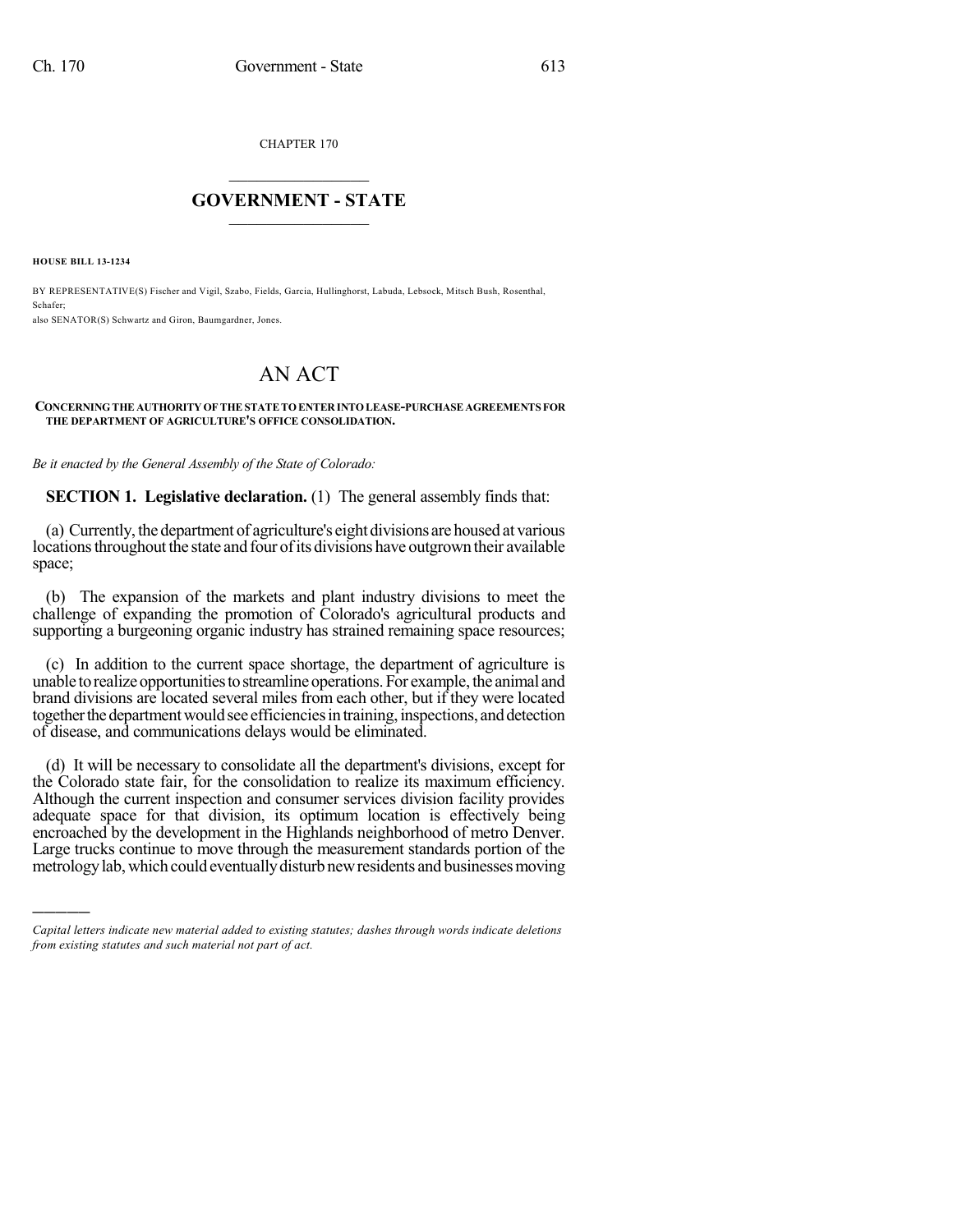into the redeveloped area. Parking for the area is at a premium, making it difficult for the facility to host large groups of employees or customers.

(e) The brand division has been located near the national western stock show complex for many years and, although the facility does provide some benefit to the division, it does not make logistical sense to exclude one division in a department-wide consolidation;

(f) The department of agriculture would have liked to have had the animal industry division located with the commissioner's office, plant industry, conservation services, and markets, but there is not enough space at that location so they have had to lease space for that particular division;

 $(g)$  In order to consolidate all the department's divisions, except for the Colorado state fair, the department considered constructing a new facility or purchasing an existing facility.It was determined that newconstruction would be cost prohibitive. Instead, purchasing an existing facility and building the necessary office and laboratory space is a more economical means to achieve complete office consolidation.

(h) The building would need approximately fifty thousand square feet with suitable ceiling height for the metrology lab. Additionally, test space and ample parking is needed for the plant industry division to provide weekly testing for individuals taking the pesticide applicator exam. The new facility must also have enough space for board and commission meetings with room for the members, department staff, and interested public.

(i) The agricultural management fund will need to be used for initial escrow costs, funding the purchase of new furniture, moving expenses, and miscellaneous contingency expenses. The inspection and consumer services division facility will be sold with proceeds going towards the cost of consolidation. The goal is to use these two sources of money as a means to keep the financed portion as low as possible.

(j) Newfunding is notrequired forthe office consolidation. However, the current departmental indirect allocation model will need to be adjusted to support the lease-purchase payment and the department's operating and utility expenses. Increases in cash fund spending authority for the department's indirect lines in the annual general appropriation bill will also be necessary. In addition to these increases, the department will need reappropriated fund spending authority for operating and utility expenses as well as lease-purchase payments.

(k) An estimated one hundred fifty-six thousand three hundred sixty-seven dollars of general fund money will be saved in fiscal year 2013-14 and one hundred seventy-eight thousand one hundred five dollars of general fund money will be saved in fiscal year 2014-15 as a result of the department's office consolidation. This savings must be realized in reductions to the operating expense, lease space, and capital complex leased space lines of the department'ssection of the annual general appropriation bill.

(l) Adjusting the current indirect cost model for the department will not result in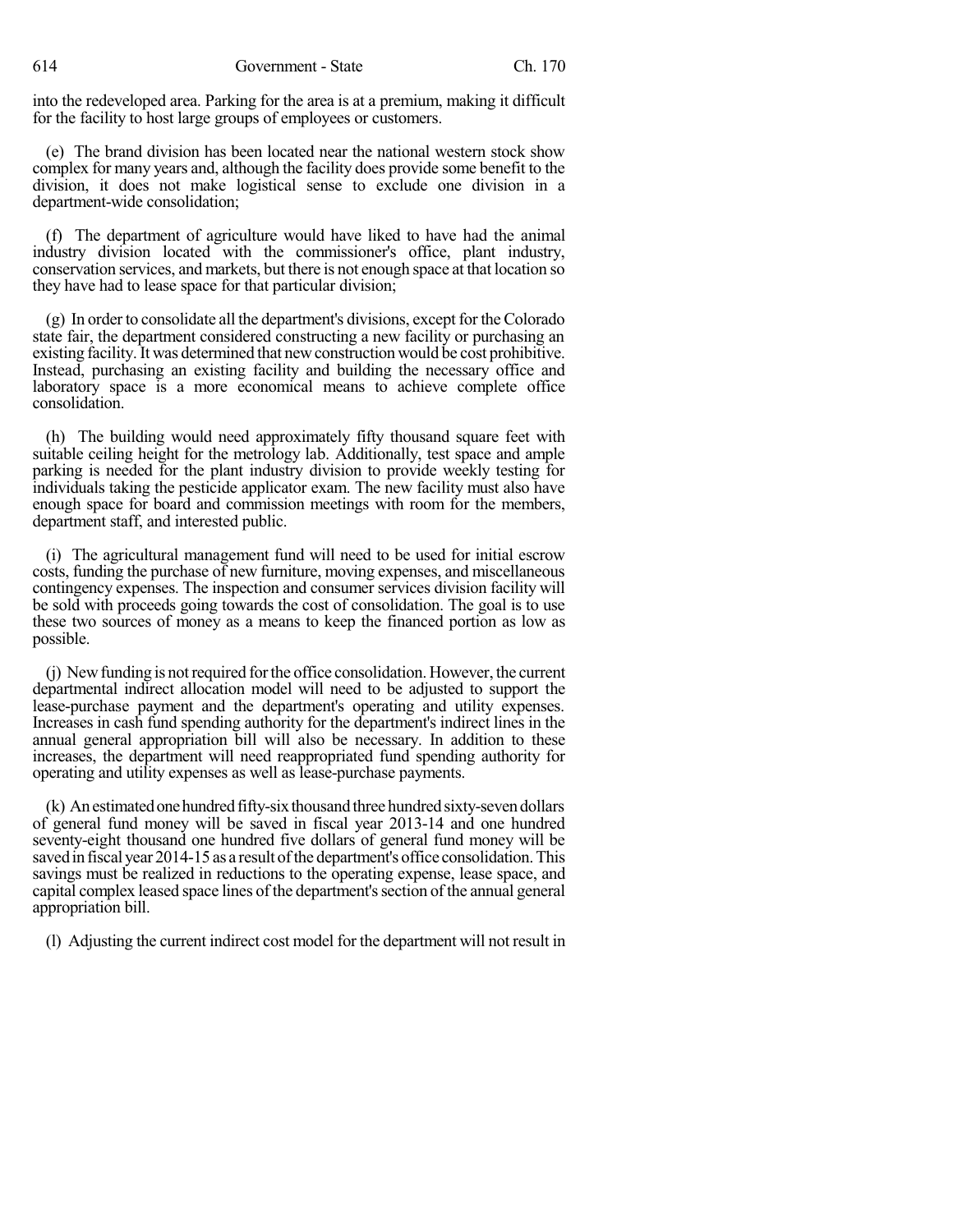a fee increase to any departmental funds. Although increased expenditures from a majority of the cash funds will occur, most, if not all, have sufficient revenues to support the increase.

(2) It is therefore considered good public policy to authorize the state of Colorado, acting by and through the state treasurer, to enter into one or more lease-purchase agreements and other agreements as necessary to finance the purchase of an office facility for the department of agriculture's office consolidation.

**SECTION 2. Lease-purchase agreement.** (1)(a) The state of Colorado, acting by and through the state treasurer, is authorized to execute a lease-purchase agreement for up to twenty years to purchase an office facility for the department of agriculture's office consolidation. The total amount of the principal component ofsaid lease-purchase agreementshall not exceed sixmillion five hundred sixty-six thousand five hundred twelve dollars (\$6,566,512), plus reasonable and necessary administrative, monitoring, and closing costs and interest.

(b) Enactment of this act shall satisfy the requirements of sections 24-82-102 (1) (b) and 24-82-801, Colorado Revised Statutes, which require authorization of a lease-purchase agreement by a bill other than an annual general appropriation bill or a supplemental appropriation bill.

 $(2)$  (a) The lease-purchase agreement authorized in subsection  $(1)$  of this section shall provide that all of the obligations of the state under the agreement shall be subject to the action of the general assembly in annually making moneys available for all payments thereunder. The agreement shall also provide that the obligations shall not be deemed or construed as creating an indebtedness of the state within the meaning of any provision of the state constitution or the laws of the state of Colorado concerning or limiting the creation of indebtedness by the state of Colorado and shall not constitute a multiple fiscal-year direct or indirect debt or other financial obligation of the state within the meaning of section  $20(4)$  of article X of the state constitution. In the event the state of Colorado does not renew the lease-purchase agreement authorized in subsection (1) of this section, the sole security available to the lessor shall be the property that is the subject of the nonrenewed lease-purchase agreement.

(b) (I) The lease-purchase agreement authorized in subsection (1) of thissection may contain such terms, provisions, and conditions asthe state treasurer, acting on behalf of the state of Colorado, may deem appropriate, including all optional terms; except that the lease-purchase agreement shall specifically authorize the state of Colorado to:

(A) Receive fee title to all real and personal property that is the subject of the lease-purchase agreement on or prior to the expiration of the terms of the lease-purchase agreement; and

(B) Reduce the term of the lease through prepayment of rental and other payments.

(II) Any title to property received by the state on or prior to the expiration of the terms of the lease-purchase agreement shall be held for the benefit and use of the